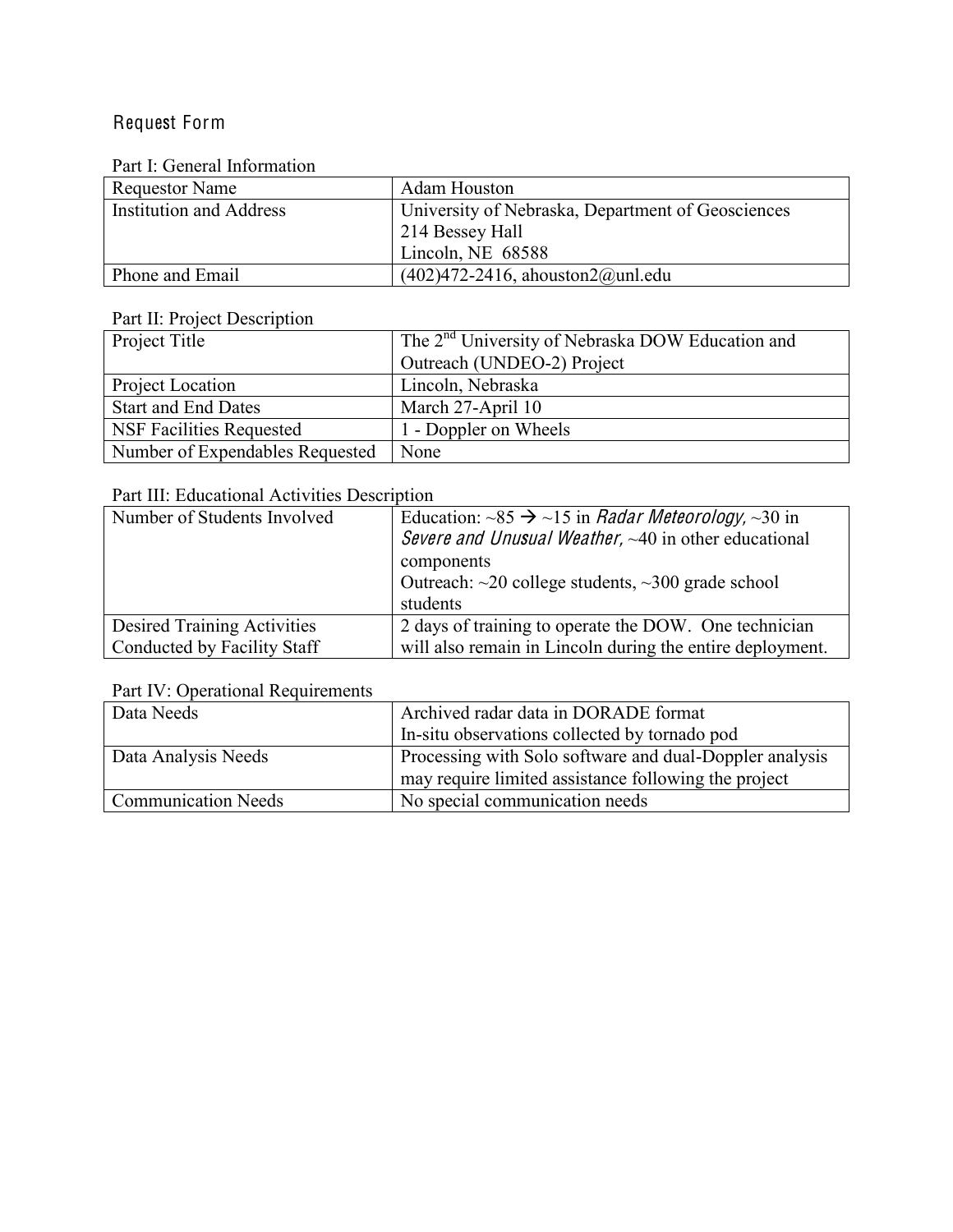# The 2nd University of Nebraska DO W Education and Outreach (UNDE O-2) Project

## 1. Introduction

The University of Nebraska<sup>1</sup> is requesting a 14-day on-campus deployment of a Doppler on Wheels (DOW) for classroom-instruction and hands-on experience with a cutting-edge radar system. The  $2<sup>nd</sup>$  University of Nebraska DOW Education and Outreach (UNDEO-2) project has two principal objectives:

- 1. *Education*: To provide undergraduate and graduate students in *Radar Meteorology* an opportunity to use a sophisticated research radar to collect data for student research projects
- 2. *Outreach*: To exhibit a new and valuable platform in the NSF deployment pool to a broad audience of current and future scientists and members of the general public.

#### a. Education

The education objective of this project is composed of four components. The principal component is providing the  $\sim$ 15 students enrolled in *Radar Meteorology*, a course for upper-level undergraduate majors and graduate students in the University of Nebraska  $-$  Lincoln (UNL) Meteorology/Climatology program of the Department of Earth and Atmospheric Sciences, the opportunity to use the DOW and analyze the data collected. Students will be trained to operate the DOW and data will be collected during at least one intensive operations period (IOP) somewhere in the US Central Plains. Students will then use these data in research projects that culminate in a final term paper. Graduate students in the Meteorology/Climatology who took a radar meteorology course as an undergraduate  $(\sim]3-5$  additional students) will also be invited to receive training in DOW operations. The second education component is a Q&A session administered by Dr. Josh Wurman during his on-campus visit. This Q&A session will be held during the *Radar Meteorology* class time and is designed to allow students to ask specific questions about the fleet of DOWs and DOW deployments. The third component is a Stout Series seminar to be given by Dr. Wurman to the students and faculty of the Department of Earth and Atmospheric Sciences. The final component of the educational objective of this project is the exhibition of the DOW to non-major undergraduates enrolled in Sever<sup>e</sup> and Hazardou<sup>s</sup> Weather, a general education course in the Meteorology/Climatology program. Students will get to see the DOW in person and Dr. Josh Wurman will provide a brief overview of DOW operation.

# b. Outreach

The principal component of the outreach objective is a presentation to be given by Dr. Josh Wurman at the 11<sup>th</sup> annual Central Plains Severe Weather Symposium (CPSWS). Organized by Dr. Ken Dewey, the CPSWS targets a broad audience primarily composed of members of the greater-Lincoln community but also includes students and faculty from the Meteorology/Climatology program as well as students enrolled in general education courses taught within the program. The CPSWS also attracts employees of the nearby NWS office in Omaha/Valley and the Air Force Weather Agency (AFWA) at Omaha's Offutt AFB. Dr. Wurman will discuss how the fleet of DOWs was used in the second Verification of the Origins of Rotation in Tornadoes Experiment (VORTEX-2) that took place in 2009 and 2010. The DOW will also be exhibited at this event. The second component of the outreach objective is the

 $1$  The University of Nebraska – Lincoln has been a UCAR member since 1979.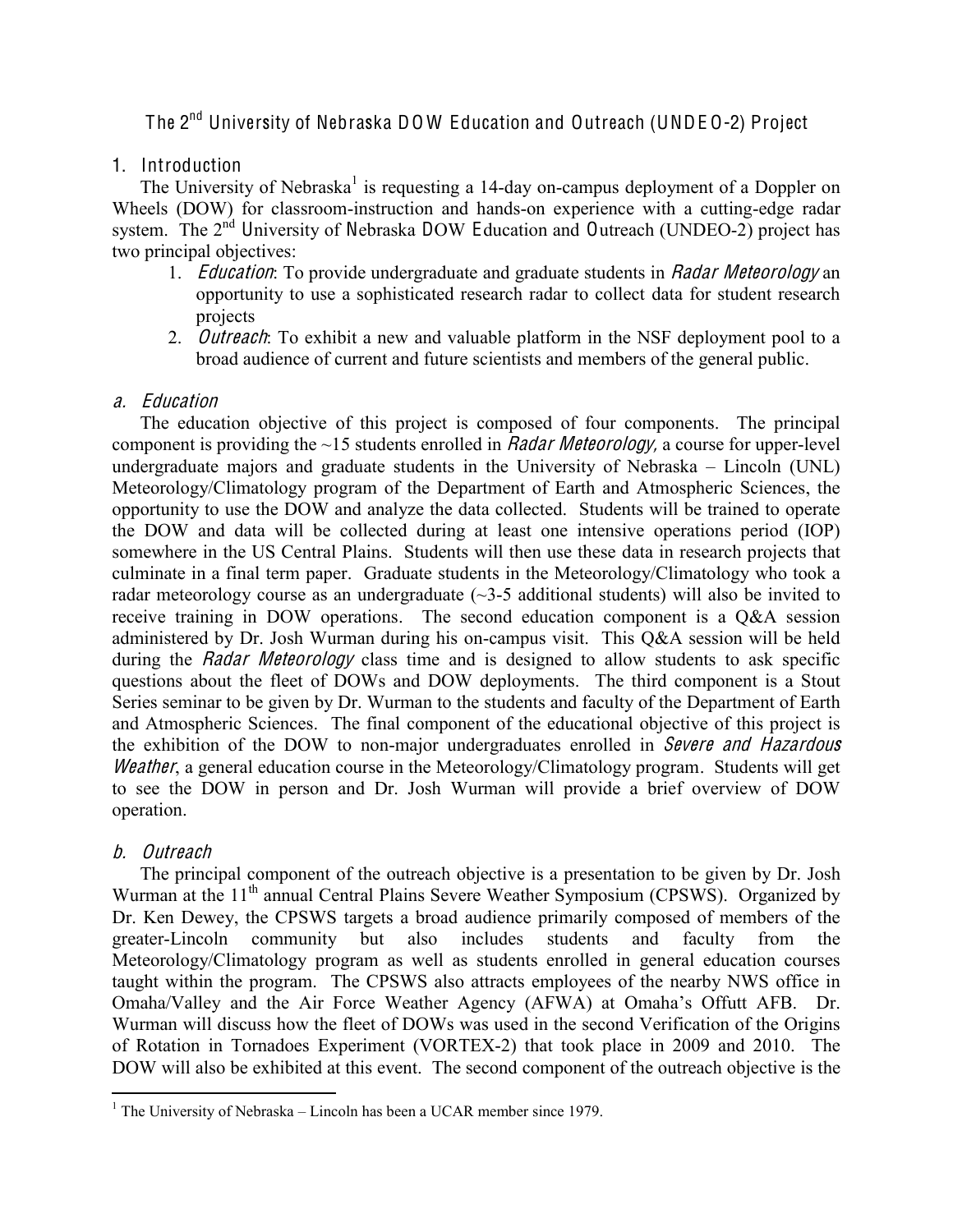exhibition of the DOW at several Lincoln-area grade schools. These exhibitions will be given by the DOW operator during the week following the IOP.

# 2. Differences from the First UNDE O

The first UNDEO took place in November  $2008^2$ . While the principal objectives of UNDEO-2 are the same, there are several significant differences between the two projects that are summarized here.

- One of the lessons learned from the first UNDEO was that the principal outreach event needed to occur on a weekend to maximize the turnout. The Central Plains Severe Weather Symposium is an ideal forum for the outreach portion of the project not only because it occurs on a Saturday but because it has an established audience.
- Another lesson learned from the first UNDEO was that limiting the primary IOP to southeast Nebraska too severely restricted the options for data collection during a 14 day on-campus deployment. One solution is to increase the project length from 14 to, say, 21 days. However, the more economical and possibly more effective strategy is to expand the target area to include more than just southeast NE. In UNDEO-2, the IOP will be executed anywhere within  $\sim 800$  km of Lincoln that targetable meteorological phenomena are predicted for the predetermined date of the IOP.
- The date of the IOP is to be set prior to the beginning of the semester which, in contrast to the first UNDEO, should ensure full class participation in the data collection.
- Dr. Wurman's presentation to all Meteorology/Climatology undergraduates will be replaced by a presentation to the entire Department of Earth and Atmospheric Sciences.
- The *ad hoc* elementary school visit that occurred during the first UNDEO has been formalized in UNDEO-2 and, with advanced planning, will be extended to more grade schools.

# 3. Educational Goals and Activities

The main goal of the educational component of this project is to significantly advance student understanding of weather radar theory and applications through the operation of a cutting-edge research radar and analysis of the data collected. The proposed project aims to achieve this goal through the following:

- 1. Students in *Radar Meteorology (RM)* will be trained by a staff member of the Center for Severe Weather Research (CSWR) to operate the DOW
- 2. Students in RM will complete a "lab" exercise that uses the DOW for a guided exploration of fundamental concepts in radar theory
- 3. Students in RM will develop an experiment design to use the DOW to collect data necessary to answer a small collection of basic scientific questions
- 4. Students in RM will execute the experiment in at least one IOP
- 5. Students in RM will use the data collected to craft individual and small group research projects
- 6. Dr. Wurman will administer a Q&A session for the RM students.

<sup>&</sup>lt;sup>2</sup> More information on the first UNDEO, including the final report, can be found at www.eol.ucar.edu/deployment/educational-deployments/undeo.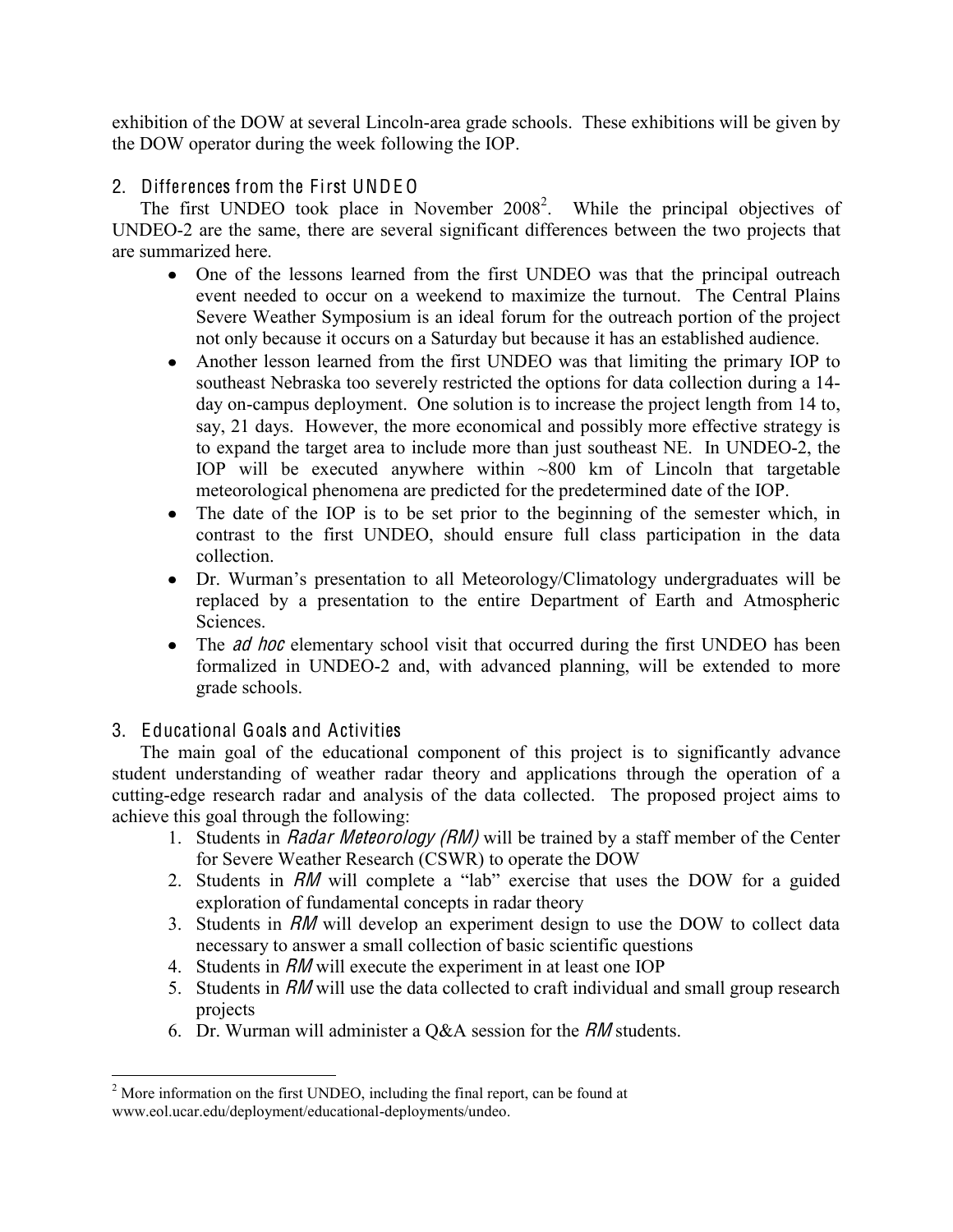The student projects will likely draw from the following list of topics:

- Evolution of meso- $\gamma$  scale waves along a front
- Bright band identification and interrogation
- Ground-clutter changes due to anomalous propagation
- Clear air detection as a function of radar parameters
- Kinematic vertical structure of a front
- Downbursts and vortices as manifested in Doppler radar data

Most of the topics are focused on basic concepts in radar meteorology. This simplicity is imposed deliberately to ensure that both undergraduate and graduate students are able to complete the work in  $\sim$ 1 month's time following the IOP.

Approximately two-days of training are anticipated for the  $\sim$ 15 students in RM and 3-5 additional students in the Meteorology/Climatology program. Immediately following the training, 1 day will be reserved for the students in RM to complete an exercise developed to further acquaint them with the operation of the DOW and to enable exploration of fundamental concepts in radar theory. The exercise is included as a supplement below.

Prior to the planned IOP, students in RM along with instructor/PI, Dr. Houston, will develop a general experiment design that will enable the collection of the data that they will need for the execution of their individual research projects. In this planning meeting the students will choose the phenomena they intend to target and the scanning strategies necessary to collect the data.

The date for the IOP will be set ahead of time to ensure that all students can participate. It is anticipated that travel will be necessary. "Laboratory Fees" are to be collected from all students enrolled in RM as part of their tuition/fees. These funds will be used to cover the travel and lodging expenses for the students.

Radar operations during the deployment will be performed by the students working in shifts. The cooperative nature of such an activity has the ancillary benefit of fostering teamwork amongst the students. The IOP will also engender a sense of ownership of the data; a perception that will invariably add value to both the data sets and the projects that are crafted from them.

| 4. SUILCUUL |                                                                             |
|-------------|-----------------------------------------------------------------------------|
| 10 March    | Student project abstracts due                                               |
| 17 March    | IOP planning meeting.                                                       |
| 27 March    | DOW arrives on campus                                                       |
| 28-29 March | DOW operation training                                                      |
| 30 March    | DOW lab exercise                                                            |
| 1-3 April   | <b>IOP</b>                                                                  |
| 4-8 April   | Supplemental DOW data collection in the Lincoln area and outreach events at |
|             | local grade schools                                                         |
| 6 April     | Dr. Wurman arrives on campus                                                |
| 7 April     | 9:30 – Dr. Wurman administers Q&A for students in <i>Radar Meteorology</i>  |
|             | 2:00 – Dr. Wurman exhibits DOW to students in Severe and Unusual Weather    |
| 8 April     | Dr. Wurman gives Stout seminar to Department of Earth and Atmospheric       |
|             | Sciences                                                                    |
| 9 April     | Dr. Wurman presents at the Central Plains Severe Weather Symposium          |
| 10 April    | DOW leaves campus                                                           |
| 27 April    | Student term papers due                                                     |

# 4. Schedule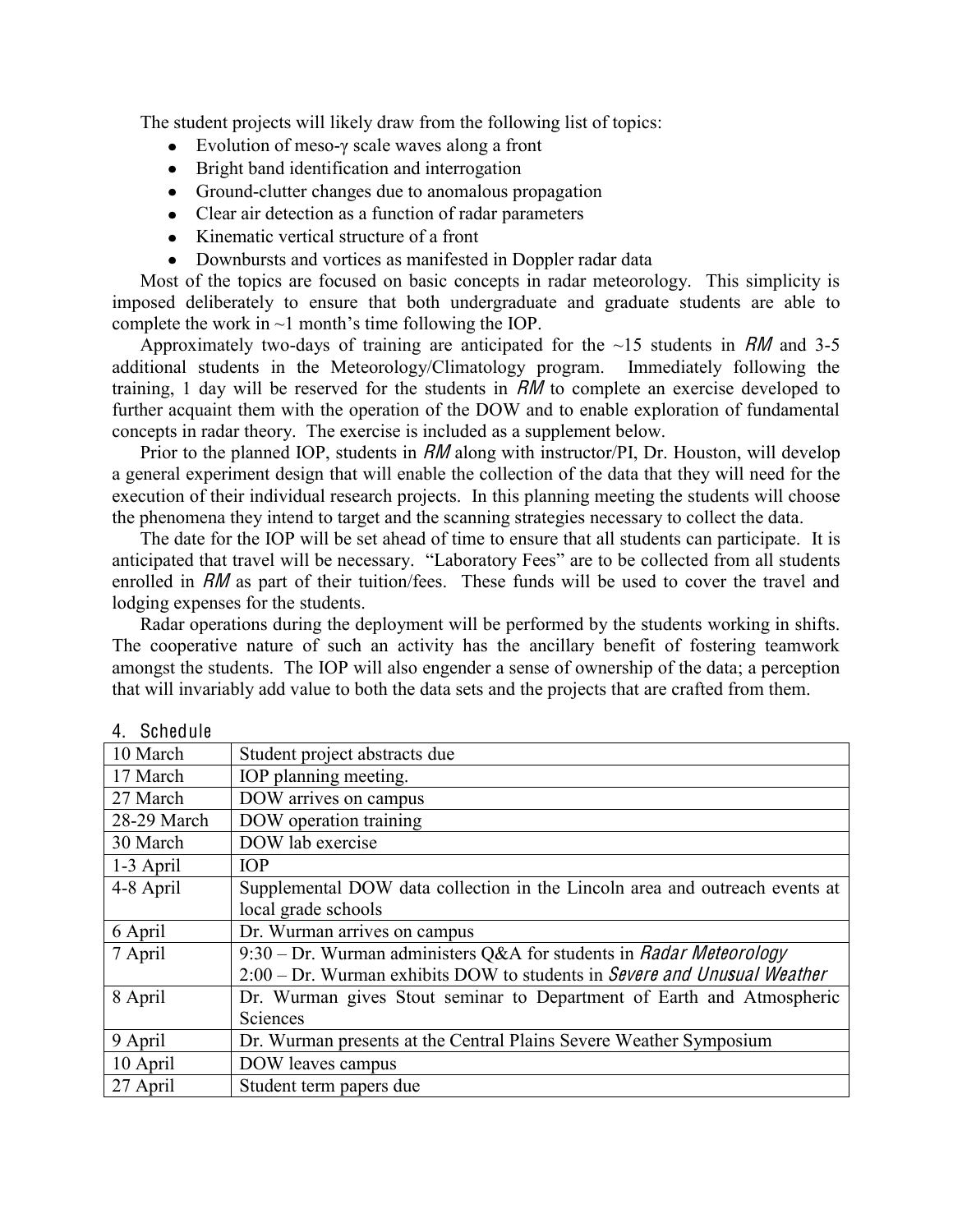#### 5. Outreach Goals and Activities

The proposed outreach component will serve to educate a general audience by exhibiting results from NSF-supported storm-scale research. The principal mechanism for satisfying this objective will be a talk given by Josh Wurman at the Central Plains Severe Weather Symposium. The DOW will also be exhibited at the Symposium.

#### 6. Assessment of Student Learning

The success of this program and identification of opportunities for improvement will be assessed using the following vehicles:

#### • Anonymous survey of the students

Students will be asked to evaluate how well the learning objectives were met and will also be asked to make recommendations for improvement. The survey used in the first UNDEO is included as supplementary material below.

# • Graded assessment in Radar Meteorology

Student learning will also be measured through standard assessment tools (final exam, project report, etc.)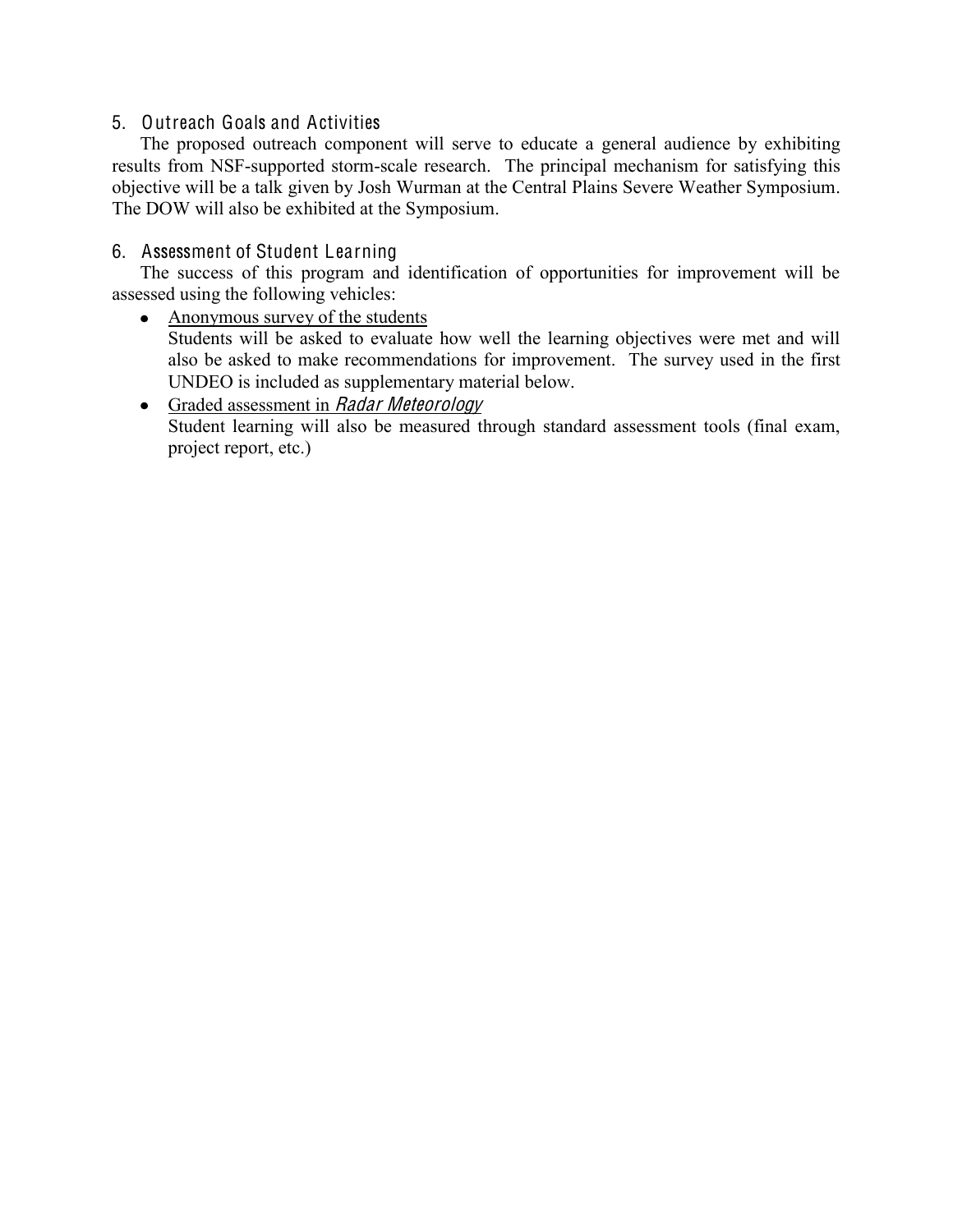#### 7. Supplementary Material

a. DOW Exercise

#### METR 463/863 DOW Exercise

#### **Assigned: Due:**

#### 1. Pulse Repetition Frequency sensitivity

 $\rightarrow$  Execute two sector scans with two different PRF values.

- A. Note the PRF values and calculate the maximum unambiguous range for each PRF.
- B. Qualitatively describe the change in the character of the reflectivity and velocity fields. **Include screen captures of each field for both PRFs.**

#### 2. Beamwidth

- A. Note the beamwidth from the specifications of the DOW
- B. Assuming a typical antenna efficiency for a circular, parabolic reflector, calculate the theoretical beamwidth of the DOW antenna system.
- C. How would the theoretical beamwidth change if the wavelength was 10 cm instead?
- D. How much closer to a target would the DOW need to be if sampling required a beam diameter of 10 m?

#### 3. Dwell time sensitivity

- $\rightarrow$  Execute two sector scans with two different dwell times.
	- A. Note the dwell times used.
	- B. Describe qualitatively the impact of dwell time changes on the reflectivity field. Discuss the result in relation to the sensitivity of reflectivity to the dwell time that is predicted theoretically. **Include screen captures of reflectivity for both dwell times.**
	- C. Describe qualitatively the impact of dwell time changes on the velocity field. Discuss the result in relation to the sensitivity of velocity to the dwell time that is predicted theoretically. **Include screen captures of velocity for both dwell times.**